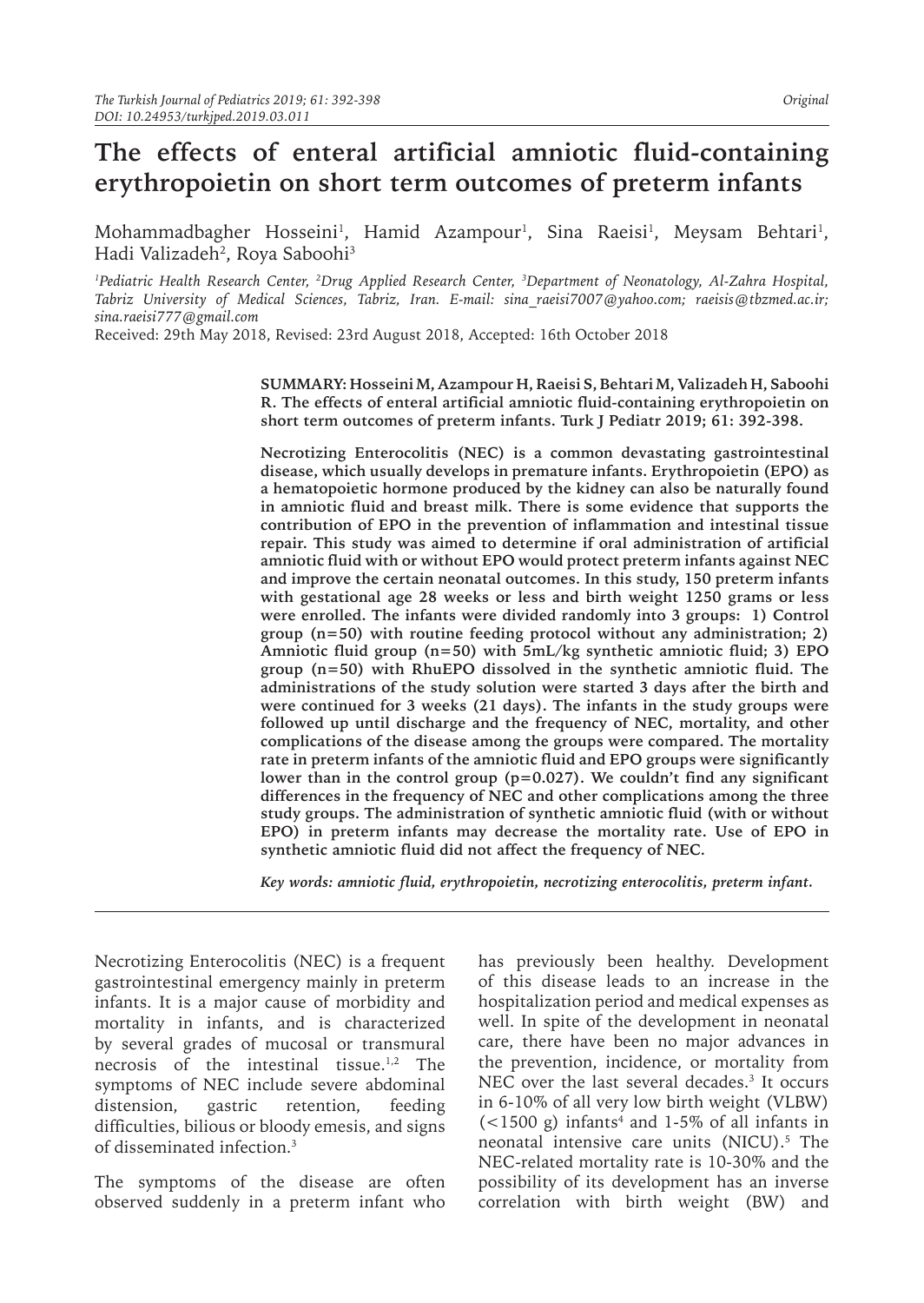gestational age.6,7 Despite the development of the technologies for the preservation of preterm and VLBW infants, the prevalence of NEC may rise.<sup>8,9</sup> Although all specific etiological factors for this disease have not yet been completely revealed, the factors which such as infectious pathogens, drugs, processes leading to hypoxia and ischemia, congenital pneumonia, decrease in birth weight, maternal age, surfactant therapy, and indomethacin therapy for the closure of patent ductus arteriosus (PDA) were associated with an increased risk of NEC  $6,10-14$ 

Some evidence supports the protective effect of breastfeeding, prenatal steroids, and probiotics. The newly proposed preventive treatments include oral administration of Recombinant Human Erythropoietin (RHuEPO).15-17 Erythropoietin (EPO) is a hematopoietic hormone produced by the kidney. The amniotic fluid and breast milk also naturally contain EPO. Some research debates the contribution of EPO to the prevention of inflammation and intestinal tissue repair as well as the role of this hormone as an antiinflammatory agent in protecting against NEC.16,17 This study was aimed to determine if oral administration of artificial amniotic fluid with or without EPO would protect preterm infants against NEC and improve the certain neonatal outcomes.

## **Material and Methods**

This clinical trial was conducted at Al-Zahra Teaching Hospital of Tabriz University of Medical Sciences (TUOMS) which is the main prenatal center of North West of Iran. The study was approved by Ethics Committee at TUOMS and the trial was registered on Iranian Registry of Clinical Trials (IRCT; IRCT201310164113N4). There were 243 preterm appropriate for gestational age (AGA) infants admitted to the NICU during June  $21<sup>st</sup>$ , 2016 and February 19<sup>th</sup>, 2018. They were born with gestational age less than or equal to 28 weeks (28.0  $\pm$  2.7, weeks), and birth weight less than 1250 g  $(1003.8 \pm 250.7)$ . The exclusion criteria were as follows: severe birth asphyxia, chromosome anomalies, congenital heart diseases, congenital intestinal obstruction, omphalocele, gastroschisis,

nil per oral for more than 3 weeks (NPO>3 weeks), and parents who declined consent for study. Ninety-three cases were excluded from the study (Fig. 1) and 150 infants were eventually enrolled in the present study.

The clinical risk index for babies II (CRIB II) sore was also evaluated.<sup>18</sup> There were no significant differences (p=0.780) in CRIB II score among the study groups (Table I). After receiving the consent of the parents, the infants were divided randomly into 3 groups: I) Control group  $(n=50)$ , received routine feeding protocol without any administration; II) Amniotic fluid group (n=50), received enterally 5mL/kg/day of synthetic amniotic fluid [sodium chloride 115 mEq/L, sodium acetate 17 mEq/L, potassium chloride 4 mEq/L, Neupogen 225 ng/mL (Filgrastim, Amgen, Thousand Oaks, CA)]; III) EPO group (n=50), received RhuEPO (Epogen, Amgen) dissolved in synthetic amniotic fluid (4400 mμ/ml). Human serum albumin 5% (Baxter Healthcare, Hyland Division, Glendale, CA) was added to the infusion bag prior to addition of the RhuEPO (final concentration of albumin 0.05%). The synthetic solutions were prepared by a research pharmacist using a sterile method according to the previously reported studies.<sup>19,20</sup> The sample size<sup>21</sup> and the administration route<sup>22</sup> were based on the previous studies.

All infants received total parenteral nutrition started from 2<sup>nd</sup> day after the birth. Some infants also received formula. There was no significant difference in feeding protocol between the groups (Table I). The antibiotics (Ampicillin and Gentamicin) were administered in all cases according to the antibiotic therapy protocol of the unit and continued for 3-5 days. The administrations of study solution were started 3 days after the birth and were continued for 3 weeks  $(21 \text{ days})$  in the NICU.<sup>22,23</sup> The infants in the study groups were clinically examined and followed up until discharge every day by a neonatologist. Finally, the frequency of NEC (stage 2 or more), mortality, and other complications of the diseases were evaluated and compared statistically between the study groups.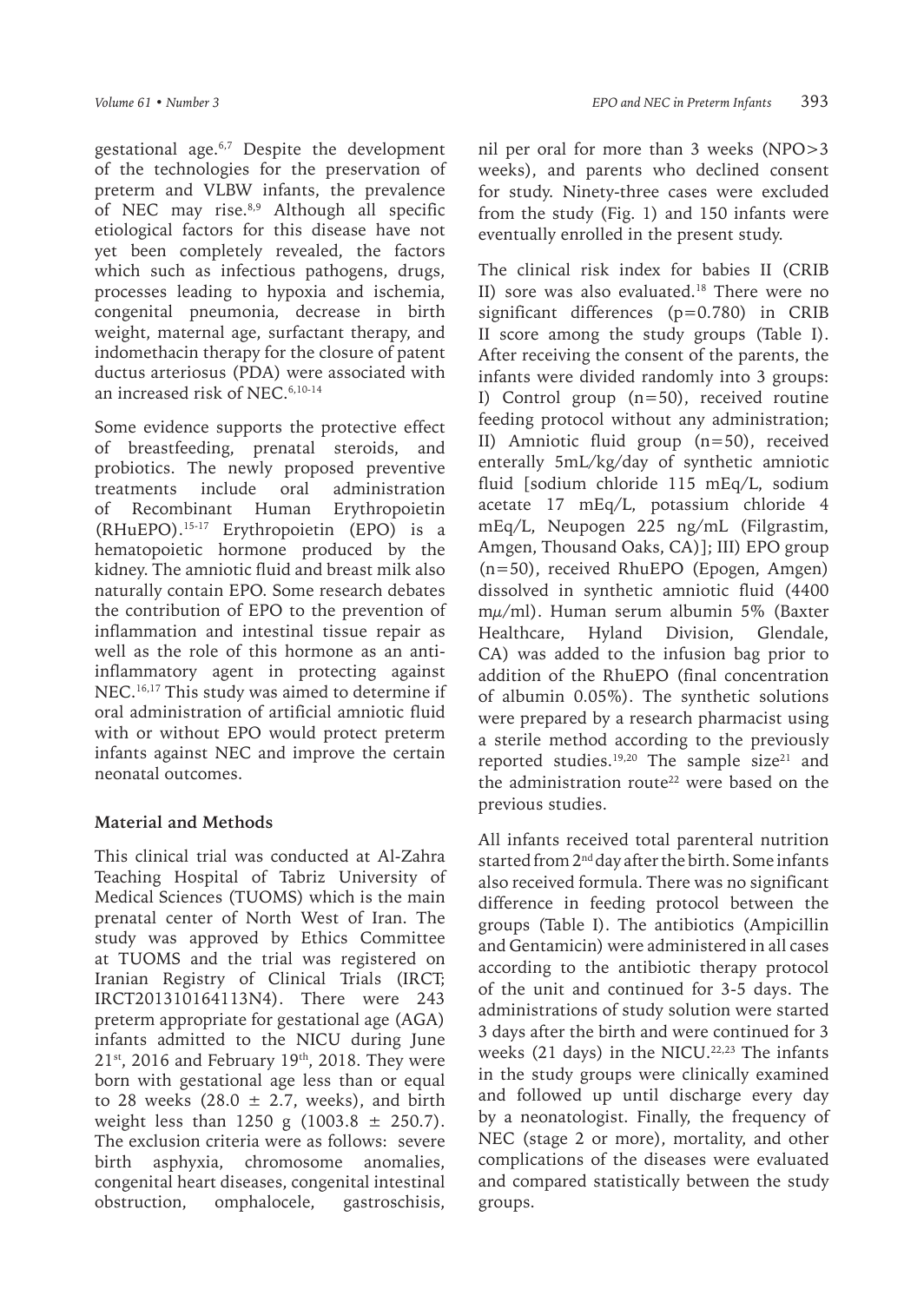

**Fig. 1.** The study flow chart.

## *Statistical Analysis*

Statistical analysis was performed using SPSS software package version 16.0 for Windows. Data was shown as the mean  $\pm$ standard deviation (SD) or percentages as suitable. Analysis of variance (ANOVA) test was performed for comparisons involving continuous variables between the study groups. Chi-square and Fisher's exact tests were performed to evaluate and compare categorical variables between the groups. A p-value of less than 0.05 was considered statistically significant.

## **Results**

Of 243 infants, 93 cases were excluded from the study: 24 cases had severe birth asphyxia, 12 cases had major congenital anomalies, 3 cases had gastroschisis, 34 cases had incomplete data, 2 infants had NPO > 3 weeks, and parents declined consent for the study in 17 cases.

Demographic data and underlying medical condition of the infants' mothers in the study

groups are depicted in Table I. As presented in the table, there were not any significant differences in the gestational age  $(p=0.054)$ , birth weight ( $p=0.072$ ), 1<sup>st</sup> minute Apgar  $(p=0.208)$ , 5<sup>th</sup> minute Apgar scores (p=0.896), and prevalence of preeclampsia (p=0.833), being a twin ( $p=0.845$ ) or triplet ( $p=0.826$ ), chorioamnionitis<sup>24</sup> (p=0.805), nuchal cord  $(p=0.905)$ , placenta previa  $(p=1)$ , placental abruption (p=0.874), irregular vaginal bleeding  $(p=0.793)$ , and antenatal steroids in pregnancy (p=0.075) among the study groups.

The frequencies of complications in preterm infants of the study groups were also evaluated. As shown in Table II, the prevalence of gastric residual (residing more than 30% of previous feeding volume) (p=0.829), vomiting (p=0.841), NEC (stage 2 or more)<sup>25</sup> (p=0.763), NEC (requiring surgery) (p=0.859), retinopathy of prematurity (stage 2 or  $3)^{26}$  (p=0.741), intra-ventricular hemorrhage (grade 2 or more)<sup>27</sup> ( $p=0.771$ ), anemia of prematurity (hematocrit was<32% at 3 weeks of age)<sup>28</sup> ( $p=0.286$ ), and late onset sepsis (positive blood culture occurring at >72 h of life)<sup>29</sup> (p=0.303) were not significantly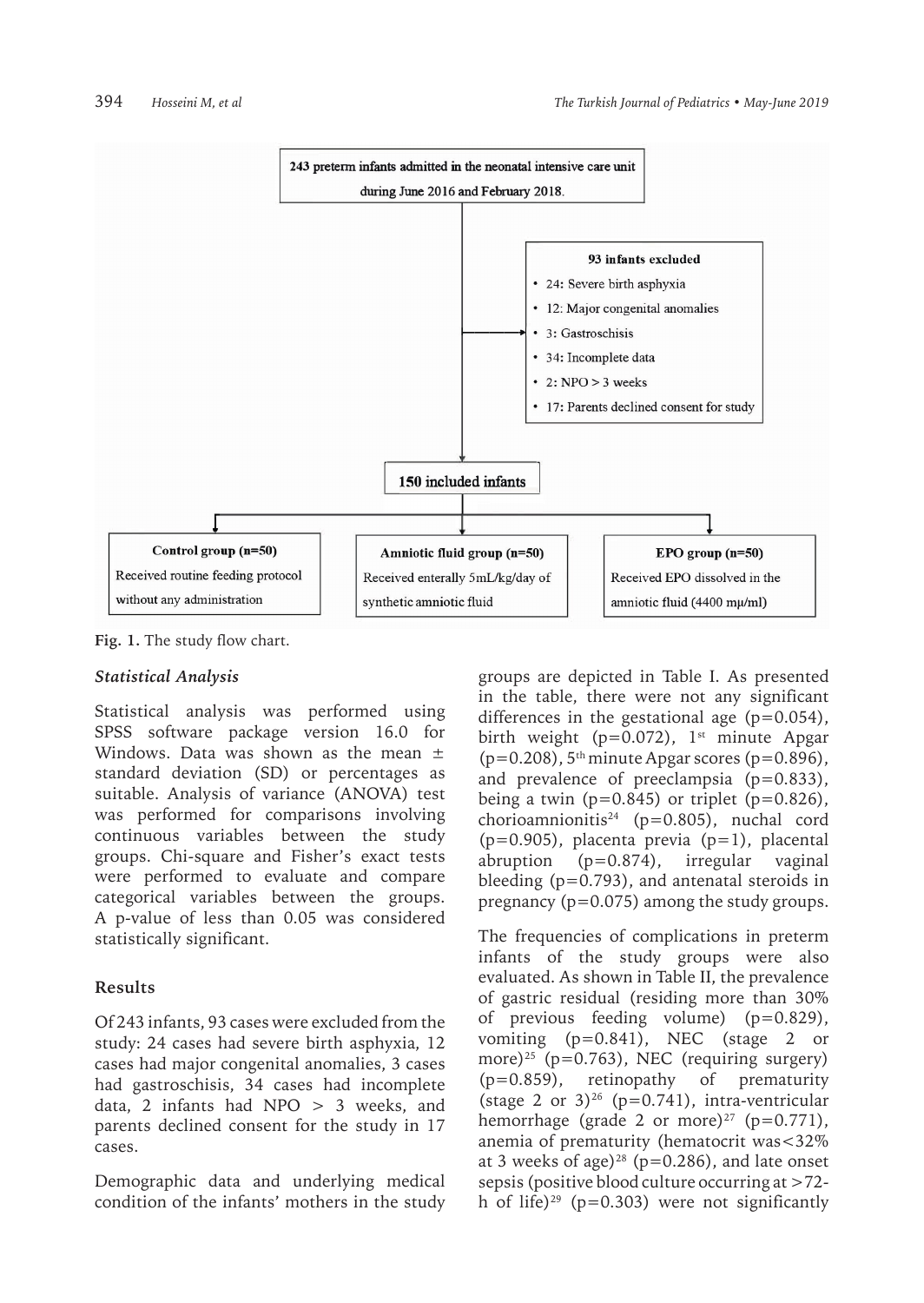| Variables                                           | Control $(n=50)$          | AAF $(n=50)$               | $EPO(n=50)$                | p-value                                  |
|-----------------------------------------------------|---------------------------|----------------------------|----------------------------|------------------------------------------|
| Gestational Age (day)†                              | $27.7 \pm 1.5$            | $27.7 \pm 1.7$             | $28.7 \pm 2.6$             | $0.054*$                                 |
| Weight (gr)†                                        | $998.1 \pm 172.9$         | $948.3 \pm 178.6$          | $1065.1 \pm 189.4$         | $0.072*$                                 |
| CRIB II Score† (mean $\pm$ SD)<br>(median, range)   | $6.9 \pm 1.8$<br>7, 5-13  | $5.8 \pm 2.1$<br>$6, 5-11$ | $6.4 \pm 1.8$<br>$7, 5-12$ | $0.780*$                                 |
| Preeclampsia (n, %)                                 | 9(18%)                    | $11(22\%)$                 | 10 $(20\%$                 | $0.833\ddagger$                          |
| Twin $(n, %)$                                       | 9(18%)                    | $10(20\%)$                 | 7(14%)                     | $0.845$ ‡                                |
| Triplet $(n, %)$                                    | $\mathbf{0}$              | $\mathbf{0}$               | $1(2\%)$                   | $0.826\ddagger$                          |
| Chorioamnionitis (n, %)                             | $1(2\%)$                  | $1(2\%)$                   | $0(0\%)$                   | $0.805$ ‡                                |
| Nuchal cord (n, %)                                  | 2(4%)                     | 2(4%)                      | $1(2\%)$                   | $0.905$ <sup>*</sup>                     |
| Placenta Previa (n, %)                              | $1(2\%)$                  | $1(2\%)$                   | $1(2\%)$                   | $1\ddagger$                              |
| IVB $(n, \%)$                                       | $5(10\%)$                 | 4(8%)                      | 3(6%)                      | $0.793*$                                 |
| Placental abruption (n, %)                          | $5(10\%)$                 | 3(6%)                      | $4(8\%)$                   | $0.874$ ‡                                |
| Corticosteroid taking (n, %)                        | 8(16%)                    | 17 (34%)                   | 19 (38%)                   | $0.075$ ‡                                |
| Breast feeding                                      | 46 (92%)                  | 45 (90%)                   | 46 (92%)                   | $0.910$ <sup><math>\ddagger</math></sup> |
| Formula feeding                                     | $\mathbf{0}$              | $1(2\%)$                   | $1(2\%)$                   | $0.805$ ‡                                |
| Breast and formula feeding                          | 4(8%)                     | $4(8\%)$                   | 3(6%)                      | 0.890‡                                   |
| 1st minute Apgar (mean $\pm$ SD)<br>(median, range) | $6.2 \pm 1.8$<br>$6, 2-8$ | $5.5 \pm 2.1$<br>$6, 1-8$  | $6.2 \pm 1.8$<br>$6, 2-8$  | $0.208*$                                 |
| 5th minute Apgar (mean±SD)<br>(median, range)       | $7.7 \pm 1.5$<br>$8, 3-9$ | $7.6 \pm 1.6$<br>7, 2-9    | $7.8 \pm 1.2$<br>$8, 3-9$  | 0.896*                                   |

**Table I.** Demographic Data and Underlying Medical Condition of Mother's in the Study Groups.

AAF, artificial amniotic fluid; CRIB II, clinical risk index for babies II; EPO, erythropoietin; IVB, irregular vaginal bleeding \*The statistical comparison was done by Analysis of variance (ANOVA) test. †Data are shown as mean ± standard deviation (SD). ‡The statistical comparison was done by Chi-Square test.

**Table II.** Frequency of Complications of Preterm Infants in the Study Groups.

| Variables               | Control $(n=50)$ | AAF $(n=50)$ | $EPO(n=50)$ | p-value  |
|-------------------------|------------------|--------------|-------------|----------|
| Gastric residual volume | 7(14%)           | 7(14)        | $6(12\%)$   | 0.829    |
| Vomiting                | 15 (30%)         | 17 (34%)     | 18 (36%)    | 0.841    |
| NEC stage 2 or more     | $4(8\%)$         | 3(6%)        | 3(6%)       | 0.763    |
| NEC requiring Surgery   | 0                | $1(2\%)$     | 0           | 0.859    |
| ROP (stage 2 or 3)      | 3(6%)            | 3(6%)        | 2(4%)       | 0.741    |
| IVH (grade 2 or more)   | 10 (20%)         | 9(18%)       | 9(18%)      | 0.771    |
| Anemia of prematurity   | 23 (46%)         | 18 (36%)     | 20 (40%)    | 0.286    |
| Late onset Sepsis       | 9(18%)           | 12 (24%)     | 9(18%)      | 0.303    |
| Mortality               | 8(16%)           | 2 $(4%)$     | $1(2\%)$    | $0.027*$ |

AAF, artificial amniotic fluid; EPO, erythropoietin; IVH, intraventricular hemorrhage; NEC, necrotizing enterocolitis; ROP, Retinopathy of Prematurity. The statistical comparisons were done by Chi-Square test. \*Statistically significant (p<0.05)

#### different among the study groups.

The survival rate among all infants was 92.67%, therefore, 139 infants were discharged from the NICU. The mortality rate of infants in the control group (16%) was significantly higher than that among the infants receiving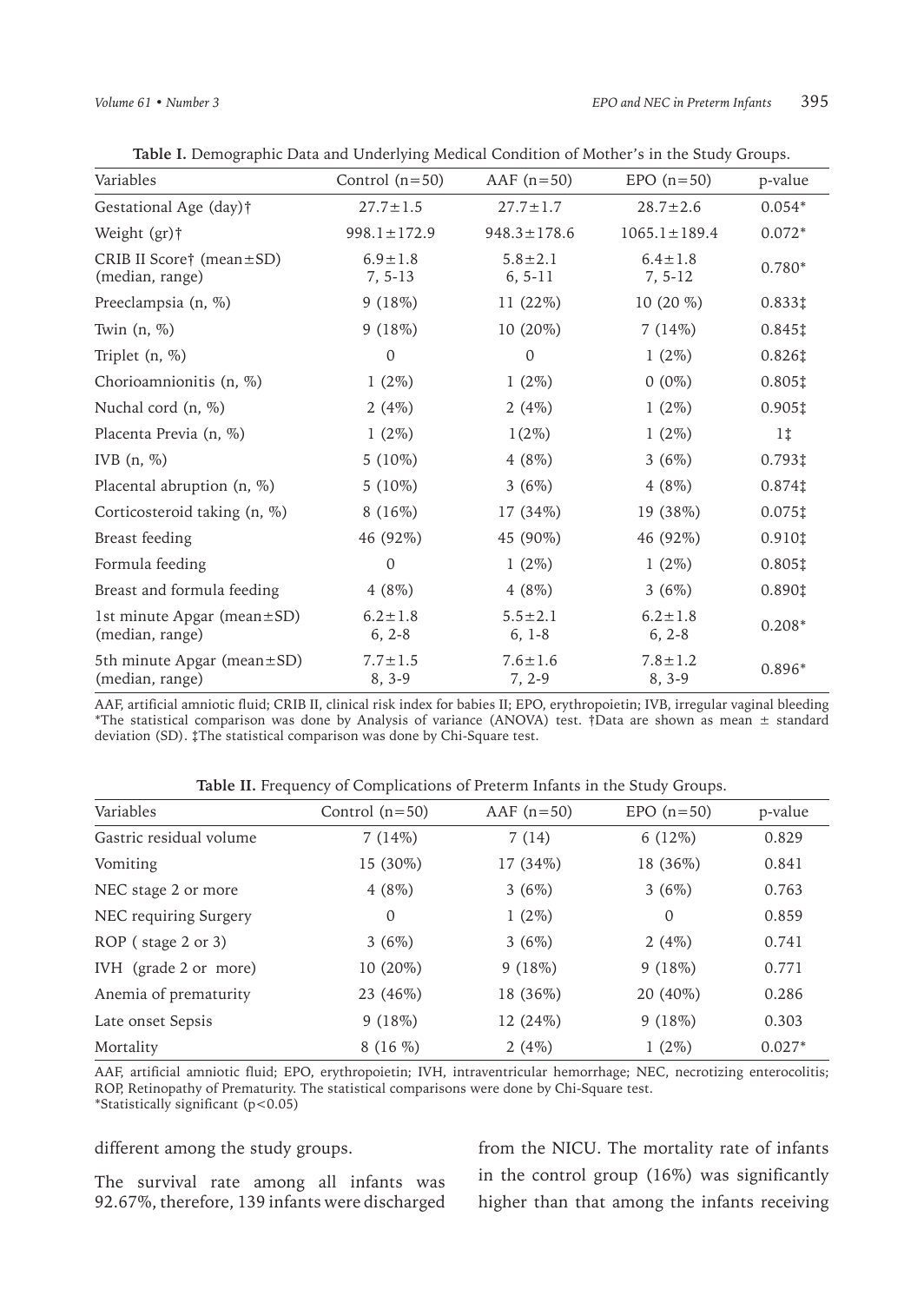synthetic amniotic fluid (amniotic fluid group) (4%) and or RHuEPO (EPO group) (2%)  $(p=0.027)$ .

## **Discussion**

In the present study, the preventive effect of EPO was studied in preterm infants. EPO is a 30.4 kDa glycoprotein that is mainly synthesized by the kidneys.30 As a hematopoietic hormone, the main biological effect of EPO has been revealed through the improvement of differentiation and proliferation of erythroid progenitor cells leading to an increase in the number of red blood cells (RBC) in the circulation. $31$  Thus, it is widely used in the treatment of neonatal anemia,<sup>32</sup> cancer and chemotherapy-induced anemia.33 Apart from its hematopoietic effect, EPO receptors are broadly distributed and expressed in a variety of non hematopoietic tissues.31 Therefore it may have different non hematopoietic biological effects such as anti inflam-mation, $31$  antioxidative, $34$  anti apoptosis, $35$  angiogenic promotion, $36$  and neuroprotection.37

Some studies found EPO-receptors on the luminal surface of fetal and neonatal intestinal villi.17,38 Also, it has been shown that formula fed rodents containing EPO have preservative effect on their villous structure and function which indicate that EPO may play an important physiological role in the growth and development of the gastrointestinal tract.39 Therefore EPO may also have a role in protection against NEC in preterm infants. Kumral et al. $15$  in their study demonstrated that EPO-treated rats had decreased nitric oxide (NO) levels and limited mucosal necrosis in intestinal tissue. They stated that EPO administration might have a protective effect against NEC.

EPO probably prevents the outbreak of NEC by improvement of tight junctions (TJs) as cell-cell endothelial barriers.<sup>17</sup> Caplan et al.<sup>14</sup> in their study showed that the administration of oral EPO reduced the outbreak of NEC in neonatal mice from 45% to 23%. But in our study, there were no significant differences in NEC prevalence among EPO-treated infants and other study groups. Furthermore, we could not find any significant difference in

prevalence of anemia between the study groups. In a study by Juul et al.40 the oral EPO consumed by infants younger than 4 months was not absorbed and no increase in the serum levels of EPO was observed within 2-4 hours after administration. In another study by Juul et al.41 no rise in hematocrit or reticulocyte count was observed in enterally EPO-treated pups compared with those in controls after two weeks of the administration. They proposed that RHuEPO is not enterally absorbed in an intact and functional form from the intestines of neonatal rat pups. Thus, enterally dosed EPO might have no erythropoietic effects. However, in a research by Pasha et al., $42$  oral EPO was used for the treatment of anemia of prematurity, and the results reflected an increase in the plasma level of EPO in the EPOtreated group. Also, Yasmeen et al.<sup>43</sup> stated that the use of EPO in infants could lead to increase in hematocrit and a decrease in the frequency of transfusion required for these newborns. Romagnoli et al.<sup>44</sup> in their study examined the effect of EPO on the retinopathy of preterm infants. They concluded that the use of EPO could reduce the prevalence of retinopathy among preterm neonates. In our study, we did not find any significant differences in frequency of retinopathy and other complications among the study groups. The results suggested that the use of the synthetic amniotic fluid with or without EPO may contribute to the reduction of mortality rate of preterm infants with NEC, indicating that the protective effects of synthetic amniotic fluid in preterm infants might be independent of EPO. It might be due to the improving effects of synthetic amniotic fluid on the intestinal cells integrity and the immune system. Also EPO might also have preventive effects against gastrointestinal system infection.

In the present study, the ineffectiveness of EPO in protection against NEC and other complications in infants may be due to the low sample size, the inadequate dose of administered-EPO, and/or the inappropriate rout of the EPO administration (via nasogastric tube). Caffeine treatment and NEC-related mortality were not compared between the study groups which could be considered as the weaknesses of our study. Further studies with larger sample size, different doses of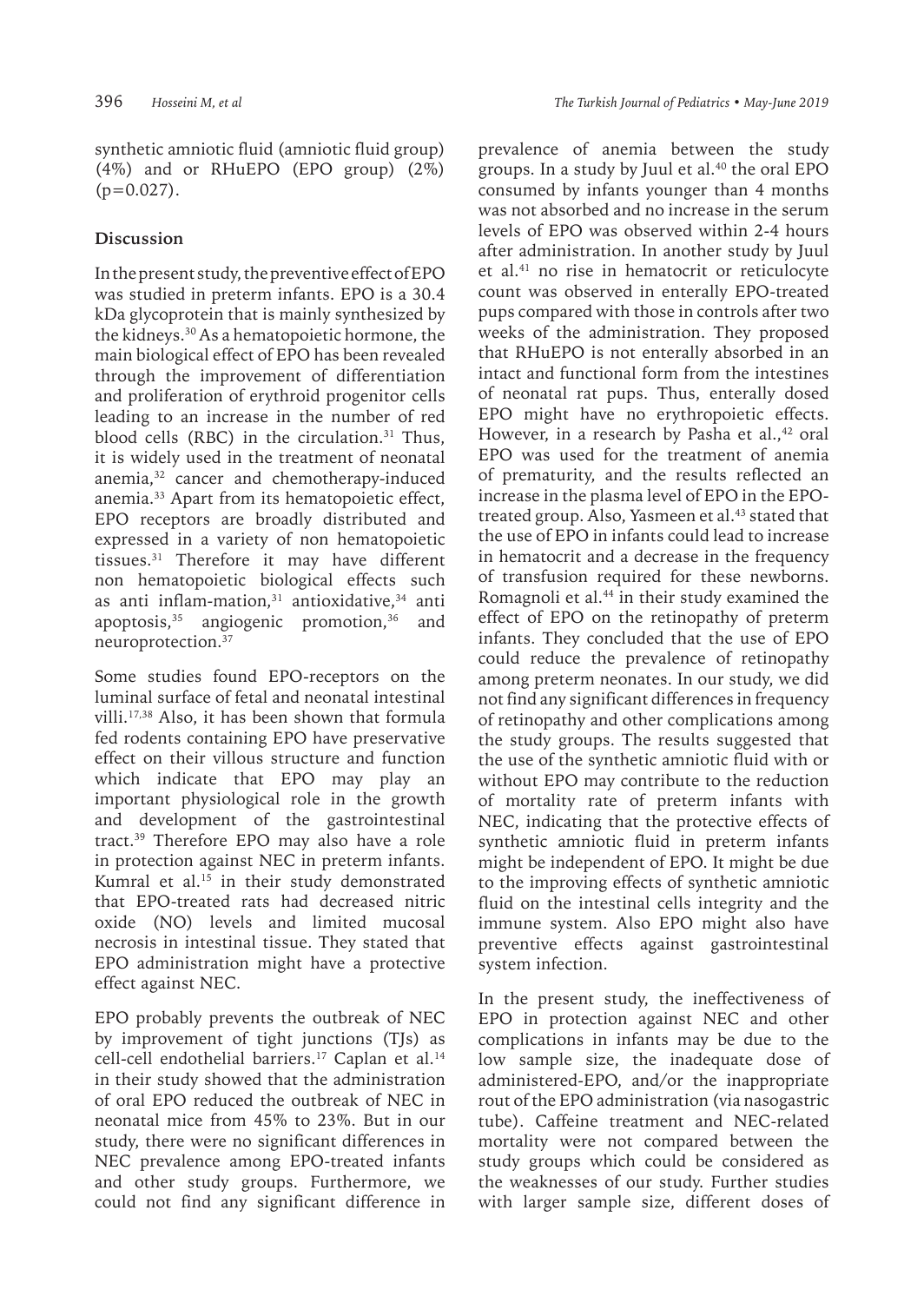EPO, and examination of other possible EPOadministration routes are needed to determine the clinical usefulness of EPO in protection against NEC in human preterm infants.

In conclusion, the results of the present study showed that the administration of synthetic amniotic fluid (with or without EPO) could decrease mortality rate in preterm infants. Use of RHuEPO in synthetic amniotic fluid did not decrease the frequency of NEC and the other possible complications.

#### **Acknowledgements**

This study was a project supported by a grant from Pediatric Health Research Center of Tabriz University of Medical Sciences.

#### **REFERENCES**

- 1. Sugiura T, Kouwaki M, Goto K, et al. Effects of exchange transfusion on cytokine profiles in necrotizing enterocolitis. Pediatr Int 2012; 54: 931- 933.
- 2. Atici A, Karaman A, Zenciroglu A, et al. Factors affecting mortality in stage 3b necrotizing enterocolitis. Turk J Pediatr 2014; 56: 133-137.
- 3. Yurdakök M. What next in necrotizing enterocolitis? Turk J Pediatr 2008; 50: 1-11.
- 4. Garg PM, Ravisankar S, Bian H, Macgilvray S, Shekhawat PS. Relationship between packed red blood cell transfusion and severe form of necrotizing enterocolitis: Acase control study. Indian Pediatr 2015; 52: 1041-1045.
- 5. Thompson AM, Bizzarro MJ. Necrotizing enterocolitis in newborns: Pathogenesis, prevention and management. Drugs 2008; 68: 1227-1238.
- 6. Morgan J, Young L, McGuire W. Slow advancement of enteral feed volumes to prevent necrotising enterocolitis in very low birth weight infants. Cochrane Database Syst Rev 2015:CD001241.
- 7. Dördelmann M, Rau G, Bartels D, et al. Evaluation of portal venous gas detected by ultrasound examination for diagnosis of necrotising enterocolitis. Arch Dis Child Fetal Neonatal Ed 2009; 94: F183-F187.
- 8. Heida FH, Stolwijk L, Loos MLHJ, et al. Increased incidence of necrotizing enterocolitis in the Netherlands after implementation of the new Dutch guideline for active treatment in extremely preterm infants: Results from three academic referral centers. J Pediatr Surg 2017; 52: 273-276.
- 9. Ahle M, Drott P, Andersson RE. Epidemiology and trends of necrotizing enterocolitis in Sweden: 1987- 2009. Pediatrics 2013; 132: e443-e451.
- 10. Holman RC, Stehr-Green JK, Zelasky MT. Necrotizing enterocolitis mortality in the United States, 1979-85. Am J Public Health 1989; 79: 987-989.
- 11. Narayanan M, Schlueter M, Clyman RI. Incidence and outcome of a 10-fold indomethacin overdose in premature infants. J Pediatr 1999; 135: 105-107.
- 12. Peter C, Feuerhahn M, Bohnhorst B, et al. Necrotising enterocolitis: Is there a relationship to specific pathogens? Eur J Pediatr 1999; 158: 67-70.
- 13. Boo NY, Cheah IGS. Risk factors associated with necrotising enterocolitis in very low birth weight infants in Malaysian neonatal intensive care units. Singapore Med J 2012; 53: 826-831.
- 14. Caplan M. Neonatal necrotizing enterocolitis: clinical observations, pathophysiology, and prevention. In: Martin RJ, Fanaroff AA, Walsh MC (eds). Fanaroff and Martin 's Neonatal Perinatal Medicine (10th ed) St Lois: Mosby 2014: 1423-1432.
- 15. Kumral A, Baskın H, Duman N, et al. Erythropoietin protects against necrotizing enterocolitis of newborn rats by the inhibiting nitric oxide formation. Biol Neonate 2003; 84: 325-329.
- 16. Ledbetter DJ, Juul SE. Erythropoietin and the incidence of necrotizing enterocolitis in infants with very low birth weight. J Pediatr Surg 2000; 35: 178- 182.
- 17. Shiou SR, Yu Y, Chen S, et al. Erythropoietin protects intestinal epithelial barrier function and lowers the incidence of experimental neonatal necrotizing enterocolitis. J Biol Chem 2011; 286: 12123-12132.
- 18. Parry G, Tucker J, Tarnow-Mordi W; UK Neonatal Staffing Study Collaborative Group. CRIB II: An update of the clinical risk index for babies score. Lancet 2003; 361: 1789-1791.
- 19. Sullivan SE, Calhoun DA, Maheshwari A, et al. Tolerance of simulated amniotic fluid in premature neonates. Ann Pharmacother 2002; 36: 1518-1524.
- 20. Lima-Rogel V, Calhoun DA, Maheshwari A, et al. Tolerance of a sterile isotonic electrolyte solution containing select recombinant growth factors in neonates recovering from necrotizing enterocolitis. J Perinatol 2003; 23: 200-204.
- 21. Newton NR, Leonard CH, Piecuch RE, Phibbs RH. Neurodevelopmental outcome of prematurely born children treated with recombinant human erythropoietin in infancy. J Perinatol 1999; 19: 403- 406.
- 22. Lima-Rogel V, Calhoun DA, Maheshwari A, et al. Tolerance of a sterile isotonic electrolyte solution containing select recombinant growth factors in neonates recovering from necrotizing enterocolitis. J Perinatol 2003; 23: 200-204.